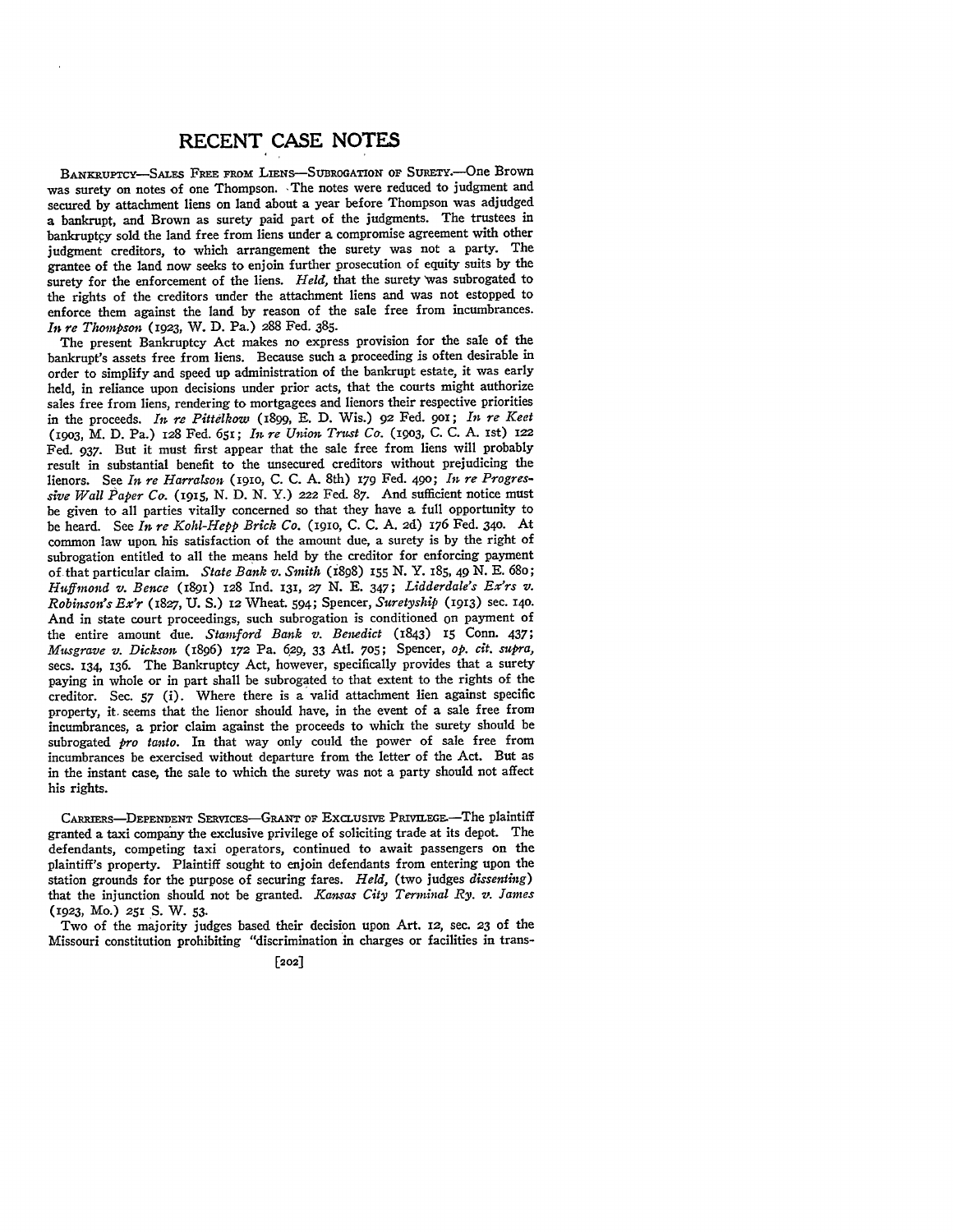portation . **. .** . between transportation companies and individuals." But this provision applies only to discrimination between users of the railroad as a carrier. *Skaggs v. Kansas City Terminal Co.* (1916, W. **D.** Mo.) **233** Fed. **827;** *Old Colony R. R. v. Tripp* (1888) 147 Mass. **35,** *17* N. **E. 89;** *contra: Kalamazoo* Hack & Bus *Co. v. Sootsma* (1890) 84 Mich. 194, 47 N. W. 667. The other three judges adopted a minority view that the exclusive contract is void as against public policy. *State v. Reed* (1898) **76** Miss. 211, 24 **So. 308;** *Palmer Transfer Co. v. Anderson* **(199o) 131 Ky.** *217,* **II5 S.** W. 182. The dissenting opinion is in accord with the great weight of authority that if the service under the exclusive contract is adequate for the public, the exclusion of competitors is reasonable regulation. *Donovan. v. Penn R. R.* **(195o)** 199 **U. S. 279,** *26* Sup. Ct 91; *N. Y. Cent. & H. R. R. R. v. Ryan* (1911, Sup. **Ct.) 71** Misc. 241, **129 N.** Y. Supp. **55;** *Trompson's Express Co. v. Mount* **(192o)** 91 *N.* **J.** Eq. 497, *I1* At. **173.** But even in jurisdictions adopting this view, competitors will not be enjoined if the exclusion is clearly harmful to the public interest. *Philadelphia & Camden Ferry Co. v. Johnson* **(1923,** *N.* **J.** Ch.) 121 AtI. goo. It seems that the railroad is under no duty to permit taxicab owners to come on its premises except as its duty of public service requires it. Wyman, *Public Service Corporations* (1911) sec. *472.* And it has been held that the travelling public is best served when only one responsible company solicits business at a railway station. *N. Y., N. H. & H., R. R. v. Scovill* (1898) **71** Conn. 136, **41** AtI. 246; *contra:* Wyman, *op. cit. supra,* sec. 485. The desirability of exclusive service should be determined with reference to local conditions, and is a matter peculiarly adapted for regulation **by** a public service commission. *United Cominercial Travellers v. Marshal Bros. Livery* [1918 E] Pub. Ut. Rep. (Mo.) 391; *Rose v. Pub. Ser. Com.* (1914) **75** W. Va. i; **83 S. E. 85.**

CoapoRATIoNs-PRomoTExs' CONTRACrs-AcEPTANCE **OF** BENEFITs **BY** CORPORA-**TION AN** ADopTno.-The plaintiff delivered building materials pursuant to a contract with the promoters of the defendant club before its incorporation. After incorporation, the club through its president gave a note to cover the amount due for the materials. About a month prior to the final delivery of all the material the corporation acquired title to the lots upon which the deliveries had been made. The plaintiff subsequently filed a materialman's lien against this property, and sued to foreclose the lien. *Held,* that the corporation adopted the contract and that the plaintiff could foreclose his lien for the amount of the note. *Breckenridge City Club v. Hardin* (1923, Tex. Civ. **App.) 253 S.** W. 873.

It has been held that a contract made on behalf of a non-existent corporation is a nullity. *Hudson v. Portland Ry.* (1923, Or.) **211** Pac. 897. And that an attempted ratification by the company after incorporation cannot give it validity, since it would relate back to a time when no principal was in existence. *Bagot Tyre Co. v. Clipper Tyre Co.* **[19o2]** i **Ch.** 146; *contra: Stanton v. New York Ry.* **(189o) 59** Conn. *272,* 22 At. **300.** It is also urged that it would enable the promoters to prejudice the rights of future stockholders. *Reiff v. Nebraska Co.* (1921, C. **C.** A. 8th) **277** Fed. **417.** In England and Massachusetts a new contract is required to make the corporation liable. *Howard v. Patent Co.* (1888) L. R. 38 Ch. 156; *Whiting v. Barton* (910) **204** Mass. 16q, **90** N. **E.** 528. And the acceptance of benefits will then create at most a quasi-contractual obligation. *Lumsden v. Shipcote Co.* [19o6] 2 K. B. 433. **By** the majority American view, however, the corporation may adopt the promoters' contract. *Morgan v. Bon Bon Co.* (1917) 222 **N.** Y. *22,* 118 **N. E. 205;** (x918) 18 COL. L. Rxv. **275.** Or treat it as a continuing offer which the corporation may accept. *Hackbarth v. Wilson Lumber Co.* (1923, Idaho) **212** Pac. 969. An acceptance of the benefits of the contract with knowledge of the incidental burdens constitutes an adoption. *Morgan v.* Bon Bon *Co., supra.* But the corporate liability dates only from the time of the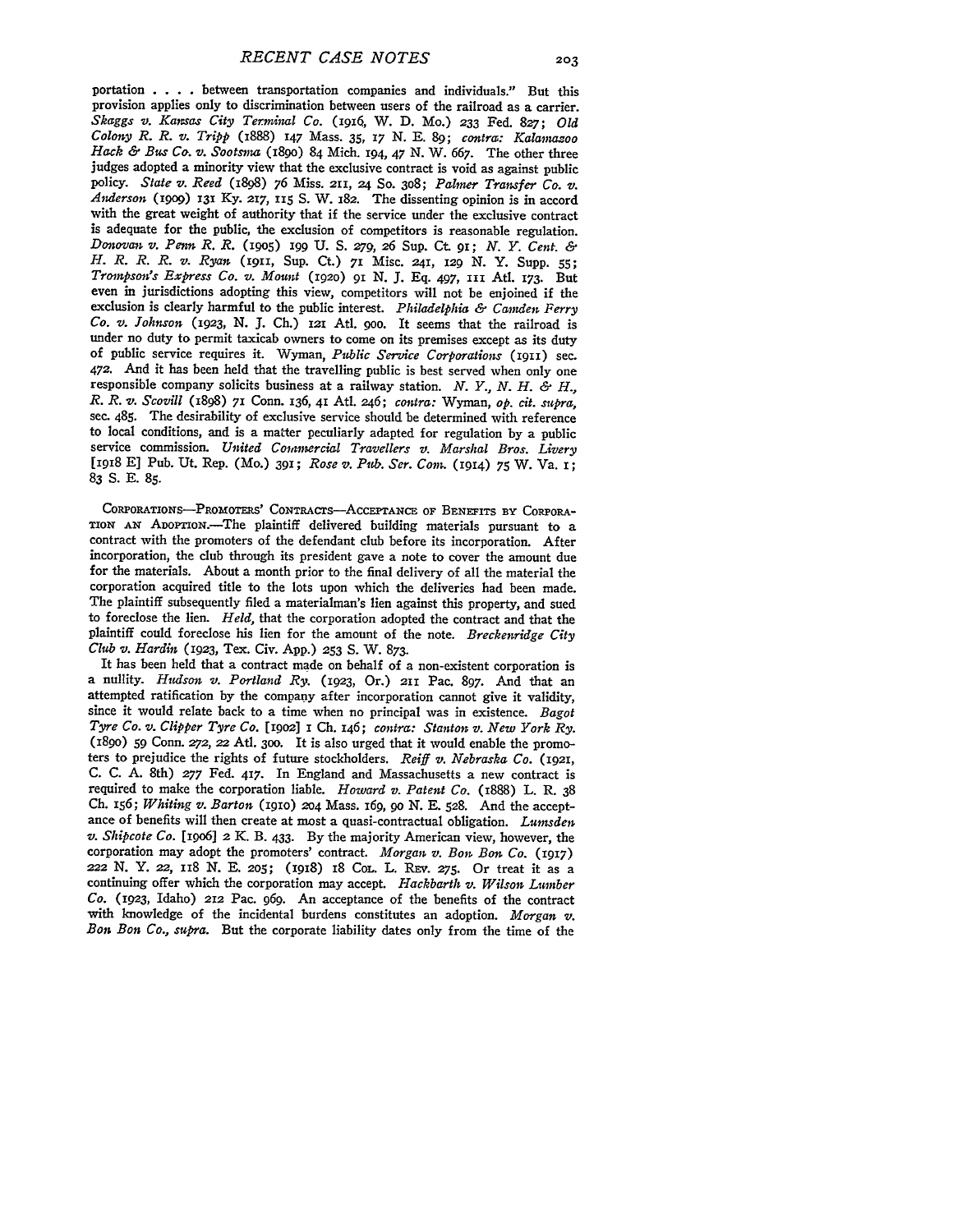adoption. *McArthur v. Times Printing Co.* (1892) 48 Minn. 319, 51 N. W. 216; **<sup>i</sup>**Fletcher, *Cyclopedia Corporations* (1917) sec. **152.** A few states impose liability from the time of the original contract either on the ground of estoppel or as a novation. *Packer v. Frank* **(1922,** Sup. Ct) 119 Misc. 398, i96 *N.* Y. Supp. 289; *Weatherford v. Granger* (1894) 86 Tex. **350, 24** S. W. 795; *Harrill v. Davis* (19og, C. C. A. 8th) 168 Fed. 187; *contra: Fuller v. Stout* (1917) 66 Okla. *15,* 166 Pac. **898.** And the execution of a note in recognition of the promoters' contract has been held to constitute such a novation. *Paxton v. First National Bank* (1887) 21 Neb. 621, **33** N. W. 271. Otherwise where the corporation merely purchases lots upon which materials had been delivered. The promoters cannot charge with a mechanic's lien property afterwards acquired by the corporation. *Tryber v. Girard Co.* (19o3) 67 Kan. 489, **73** Pac. 83. But a new contract made by the corporation after the work is finished, and with knowledge of all the facts, may support such a lien. *Waddy Creamery v. Davis Mfg. Co.* (1898) **1O3** Ky. **579,** 45 S. W. **895.**

DAMAGES-MALICIOUS PROSECUTION-AWARD oF ExCESsIvE EXEMPLARY DAM-AGES **BY** JURY.-The plaintiff left the defendant and married after having illicit relations with him over a period of years. On her refusal to return, the defendant prosecuted her for swindling and had her arrested as a fugitive from justice. The plaintiff was discharged and brought an action for malicious prosecution. The jury rendered a verdict for two thousand dollars compensatory, and eight thousand dollars exemplary damages. The defendant appealed, alleging that the verdict was excessive. *Held,* that the verdict was not excessive. *Foster v. Bourgeois* (1923, Tex. Civ. **App.) 253 S.** W. **88o.**

The general rule allowing exemplary or punitive damages, where the defendant's conduct is wanton or malicious, proceeds on the theory of punishment or example. Inasmuch as it allows a plaintiff to recover more than he has lost, it has been subjected to much adverse criticism. **.3** Parsons, *Contracts* (9th ed. **19Oi)** 187; Hartmann, *Exemplary Damages a Deformity in Our Law* (1918) 2 MARQUETTE L. REV. 57. In contract cases such damages are awarded only in actions for breach of promise of marriage, where there are circumstances of humiliation *or* abruptness. *Thorn v. Knapp* (i87o) 42 N. Y. 474; see *Trout v. Watkins Livery Co.* (1IO) 148 Mo. App. **621, 130 S.** W. 136. **A** few jurisdictions refuse to allow damages in excess of compensation in any case, in the absence of statute. *Fay v. Parker* (1872) 53 *N.* H. 342; *Ellis v. Brockton Pub. Co.* (igo8) ig8 Mass. 538, 84 N. E. 1018. In at least one jurisdiction so-called punitive damages are limited to the expense of suit, and hence are really compensatory. *Malley v. Lane* (192) 97 Conn. 133, 115 Atl. 674. It has been suggested that the award of exemplary damages, being in the nature of a fine, places a defendant in double jeopardy, when the wrong for which he is being sued is also a crime. Marr, *The Punitive Damages Heresy* (1917) 2 So. L. QUART. i, io. And it has .been held that they cannot be assessed in such cases. *Anderson v. Evansville Brewing Assoc.* (1912) **49** Ind. **App.** 4o3, 97 **N. E. 445;** *contra: Wirsing v. Smith (igos)* **<sup>=</sup>**Pa. 8, 7o Atl. 9o6. It has also been held that to compel a witness to testify to matters which would make him liable to exemplary damages violates the privilege against self-incrimination. *Wilson v. Union, Tool Co.* (1921, **S. D.** Calif.) **275** Fed. *624; contra: Southern R. R. v. Bush* (1898) *122* Ala. 470, 26 So. 168. The amount of exemplary damages is ordinarily for the jury. *Rogers v. Bigelow* (1915) **<sup>90</sup>**Vt 41, **96 Atl. 417.** But the verdict may be **set** aside if so excessive as to indicate undue passion or prejudice. *Louisville & Nashville Ry. v. Roth* (19o8) **13o Ky.** 759, **114 S.** W. 264; Bauer, *Excessive Exemplary Damages* (1918) 52 Am. L. REV. II. In the instant case the court might well have done this. Even the possible legitimate indignation of the jury does not seem to justify such large damages.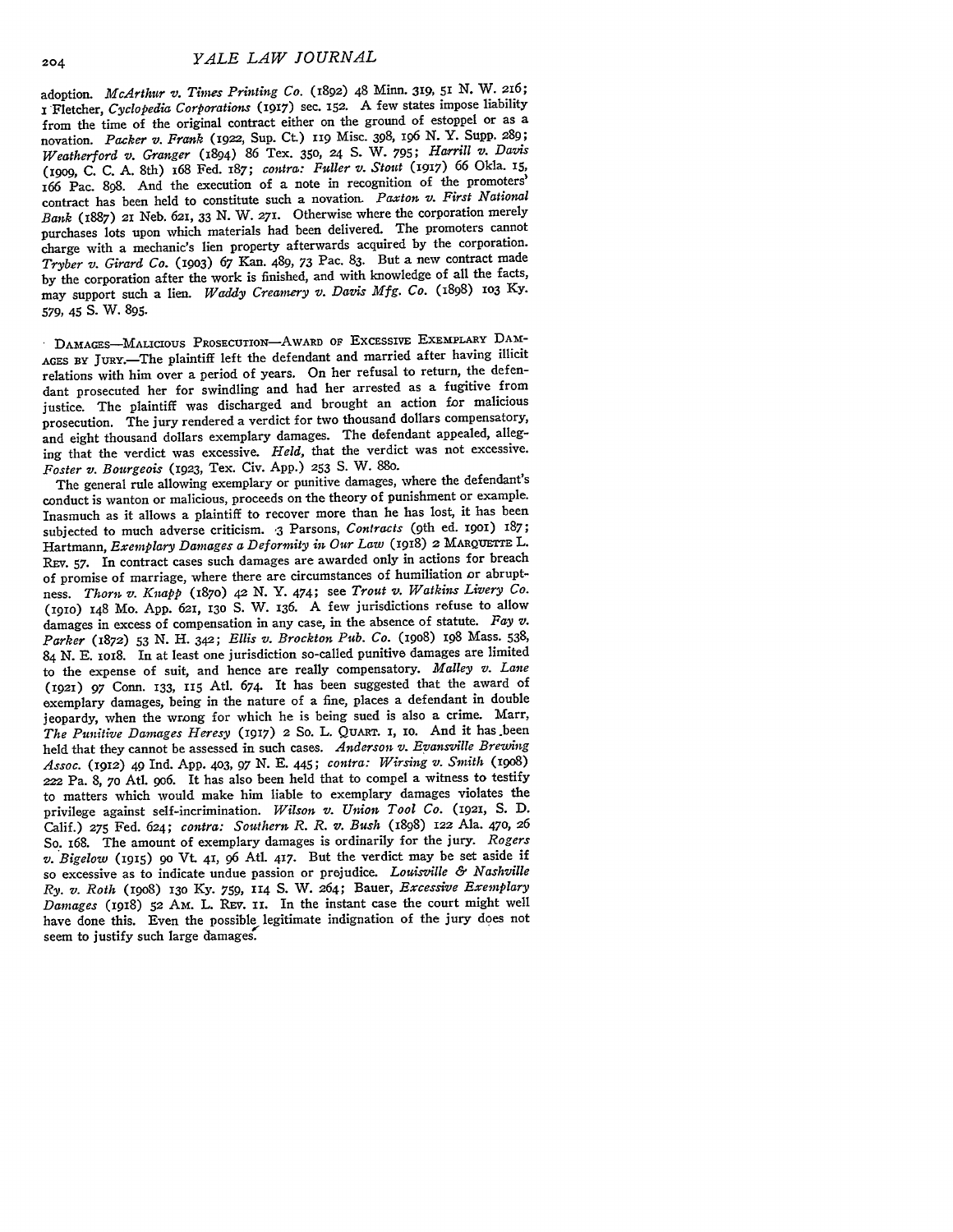**EVIDENCE-COMPARISON OF HANDWITING-ADMISSIBILITY OF RELEVANT HAND-**WRITING WHEN PREJUDICIAL.-The defendant was prosecuted for uttering a forged check, and at the trial the sole issue was whether the signature on the forged check was in the defendant's handwriting. The state, over objection **by** the defendant's counsel, was permitted to put in evidence other forged checks alleged to have been written by the defendant for the purpose of comparison. *Held,* (one **judge** *dissenting)* that even genuine handwriting should not be used for the purpose of comparison if it tends to establish irrelevant or prejudicial matter. *State v. Lyle* **(1923,** S. C.) **II8** S. E. 803.

Most jurisdictions, by statute or judicial decision, allow comparisons of handwriting with any writing admitted or proved to be genuine. *Turnure v. Breitung* **(1921)** 195 App. Div. 2oo, i86 N. Y. Supp. 62o; *Lyon v. Lyman* (1831) **9** Conn. **55;-** 62 L. R. A. 817, note; **(921)** 34 HARv. L. REv. 788. Genuine writings even when otherwise irrelevant are admissible for such comparison. *University of Illinois v. Spalding* (IoI) **71** N. H. 163, **5i** Atl. **731;** *Williams v. Williams* (1912) **io9** Me. 537, 85 Atl. 43; **(92) 30** YALE LAW **JOURNAL,** 524; *contra: Sulzby v. Palmer* **(1916)** 194 Ala. 524, **70** So. **i.** But such evidence is restricted to actual juxtaposition of the two writings for the purpose of identifying the author of the disputed writing. *Travis v. Brown* (1862) 43 Pa. **9;** 3 Chamberlayne, *Modern Law of Evidence* **(1912)** sec. 22I4a; 4 Wigmore, *Evidence* **(2d** ed. **1923)** sec. **1992.** Generally the admission of a writing as a standard of comparison is at the discretion of the trial judge. *Williams v. Williams, supra.* But the decision is reviewable on appeal. *Brantley v. State* (1922, Fla.) 94 So. 678. Specimens of handwriting already part of the record or in the case for other purposes are always available for comparison. *Stokes v. United States* (i895) **157** U. **S.** 187, **I5** Sup. Ct. 617; *Webb v. Bryant* (1923, Ala.) 96 So. 907; **9** Ann. Cas. 451, note. This is true though the specimen contains prejudicial matter. *People v. Bibby* (I8qi) **9I** Calif. 470, **27** Pac. 781; *Fry v. State* **(1919)** 86 Tex. Cr. 73, **215 S.** W. 560. But a specimen not in the record, though relevant, may be excluded when others are available, if it contains matter prejudicial to the other party. *Gambrill v. Schooley* **(1902) 95** Md. **260,** 52 Atl. 5oo; 63 L. R. A. 427, note. The same rule has been applied where other specimens are not available. *Hatch* v. *State* (1879) 6 Tex. Cr. App. 384; *Cox v. State* (igo9) 162 Ala. 66, 5o So. 398; see *Mississippi Lumber Co. v. Kelly* (i9o5) **ir** S. D. *577,* **104** N. W. 265; but *cf. Gambrill v. Schooley, supra.* This view seems sound, as the danger of an unfair selection and of raising collateral issues is particularly strong where a writing contains prejudicial matter. And the exclusion of such evidence is in line with holdings in analogous cases. Thus the number of specimens may be limited. *Crane v. Dexter* (1893) **5** Wash. 479, **32** Pac. **223.** And where the writing was made under circumstances creating a prejudicial inference it is inadmissible. *People v. Creegan* (I898) **121** Calif. 554, 53 Pac. **1082** (possible inference of other forgeries). In the instant case there were other available standards for comparison and the court soundly excluded the offered writing.

INJUNCTION-TRESPASS TO LAND-BALANCE OF CONVENIENCE.-The defendant owned minerals underlying certain land owned by the plaintiff. The only practical method of mining the mineral was to strip the surface which was practically worthless except for pasturage. The lower court enjoined the defendant from stripping the surface. The defendant appealed. *Held,* that as the defendant's loss would be incomparably greater than the plaintiff's damage, the injunction should not have been granted. *Barker v. Mintz* **(1923,** Colo.) **215** Pac. 534.

Some courts have expressly refused to follow the doctrine of the instant case because it allows a wrong-doer to compel innocent persons to sell their property rights at a valuation, which is equivalent to giving a private individual the power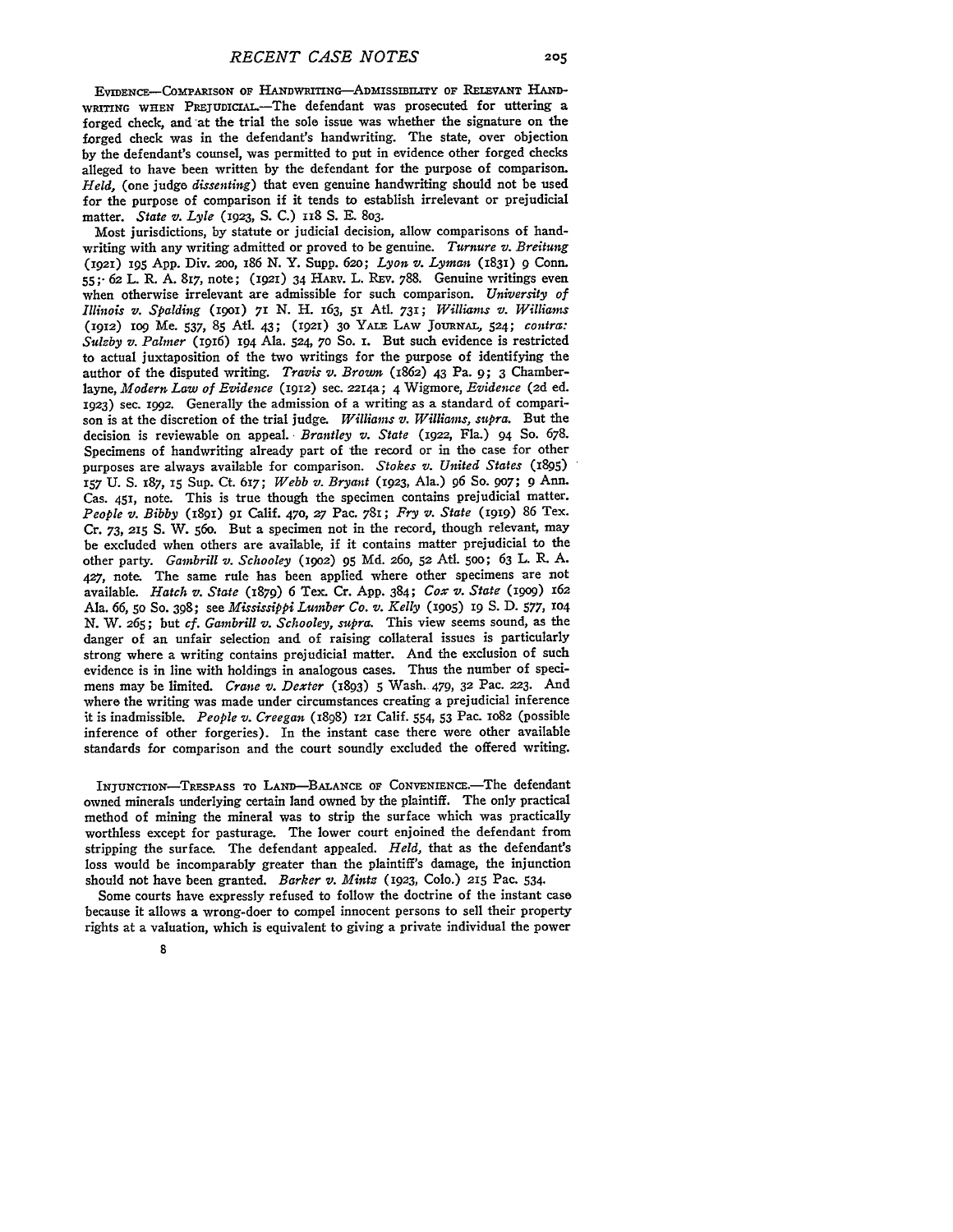of eminent domain. *Lynch v. Union Institution* (1893) i58 Mass. 394, **33** *N.* **E.** 6o3; *Goodson v. Richardson* (1873) L. R. 9 **Ch.** App. **221.** Others have refused on the ground that equity as a matter of course should grant an injunction against the threatened invasion of a clear property right. *Longton v. Stedman* **(1914) 182** Mich. 405, 148 N. W. 738; *'Mobile & Ohio Ry. v. Zimmern* **(1921)** 2o6 Ala. **37,** 89 So. 475; *Moss v. Jourdan* **(i922,** Miss.) 92 So. 689; *Felsenthal v. Warring* (1919) **40** Calif. App. iIq, i8o Pac. *67;* 5 Pomeroy, *Equity Jurisprudence* (4th ed. 1010) sec. 1022. It has been suggested that the adoption of this doctrine would lead to a difficulty in predicting the action of courts of equity. Nores  $(1922)$ 36 HARV. L. REV. 211. But notwithstanding the above objections, it seems well recognized that equity will in some cases of continuous trespasses refuse to grant an injunction. *Crescent Mining Co. v. Silver King Mining Co.* (i898) **17** Utah, 444, 54 Pac. **244;** *McCann v. Chasin Power Co.* (914) **211 N.** Y. **3oi, IO5 N.** E. 416. Some courts have also "balanced the convenience" in nuisance cases. *Madison v. Ducktown Copper Co.* **(i9o4) 113** Tenn. **331,** 83 **S.** W. **658;** *Bliss v. Anaconda Mining Co.* **(i9o9,** C. C. D. Mont.) 167 Fed. 342; *contra: Meux Brewery Co. v. City of London Elec. Light Co.* **[I895]** 1 **Ch. 287;** *State, ex rel. Hopkins, v. Excelsior Powder Mfg. Co.* (1914) **259** Mo. 254, **i69** S. W. 267. A distinction has been made between nuisances and continuing trespasses in that the former are mere interferences with property while the latter amount to a deprivation. Noms (1922) **36** HAav. L. REv. **21.** But a nuisance is as much a continued invasion of a clear legal right as a trespass, and is *pro tanto* a deprivation of property. Where the general public interest is involved the courts are less willing to grant injunctions. *Frost v. Los Angeles* **(I919)** 18i Calif. 22, 183 Pac. **342** (supply of water by city) **;** *Schwarrenbach, v. Oneonta Power Co.* (I9i) **144** App. Div. 884, **129** N. Y. Supp. 384, *affirmed 207* N. Y. 671, **ioo** N. E. **1134** (overflow of water necessary to supply light and power); *(IY-'2)* **31 YALE** LAW **JOUNAL, 330; (1920)** i8 MIcH. L. Rev. **703;** *contra: Mobile & Ohio Ry. Co. v. Zimmern, supra.* It is not always realized that in applying the doctrine of the "balance of convenience" courts not only compare the relative loss and gain to the parties in this litigation, but consider also the effect upon the community at large. Society as a whole loses if the defendant is compelled to produce his ore at a great cost while the gain to the plaintiff is only slight. The same rule of policy has often led courts to deny specific performance of covenants in cases where changed conditions caused by the lapse of time make strict performance socially undesirable. *Bochterle v. Saunders* (913) **36** R. L 39, 88 Atl. **803** (agreement to remove dwelling house not enforced); *Curran v. Holyoke Water Power Co.* (874) 1i6 Mass. **90** (compliance with agreed boundary line not compelled) ; *Chicago & Alton R.* R.- *v. Schoeneman* (1878) **90** Ill. 258 (covenant to build bridge not enforced).

INSURANcE-DEATH **IN BATTLE WITHIN** "AccIDENTAl." CLusE.-The defendant issued a policy providing for double indemnity if death should result di:ectly from "external, violent, and accidental" means. The insured was drafted into the United States Army and met death in battle. *Held,* that a judgment in favor of the beneficiary be affirmed. *Great Southern Life Insurance Co. v. Churchwell* **(1923,** Okla.) **216** Pac. 676.

The few cases on the point tend to accord with the instant case. *State Ins. Co. v. Allison* **(1920,** C. C. A. 5th) **269** Fed. 93; *contra: Martin v. People's Life Ins. Co.* (1920) 145 Ark. 43, 223 S. W. 389. "Accidental" in insurance policies has frequently been defined as "happening by chance; unexpectedly taking place; not according to the usual course of things; or not as expected." *Barry v. United States* (1888) **131** U. **S. 1oo,** 9 Sup. Ct. 755; *Aetna Ins. Co. v. Little* **(1920)** 146 Ark. **70, 225** S. W. 298. But it has been held that death resulting

<sup>.&</sup>lt;br>אחרים אותו מאות אותו אותו אותו אותו היו המשפט הקולי המשפט משפט המשפט להתמונות המוניקה משפט המוניק. מה מיוחד מו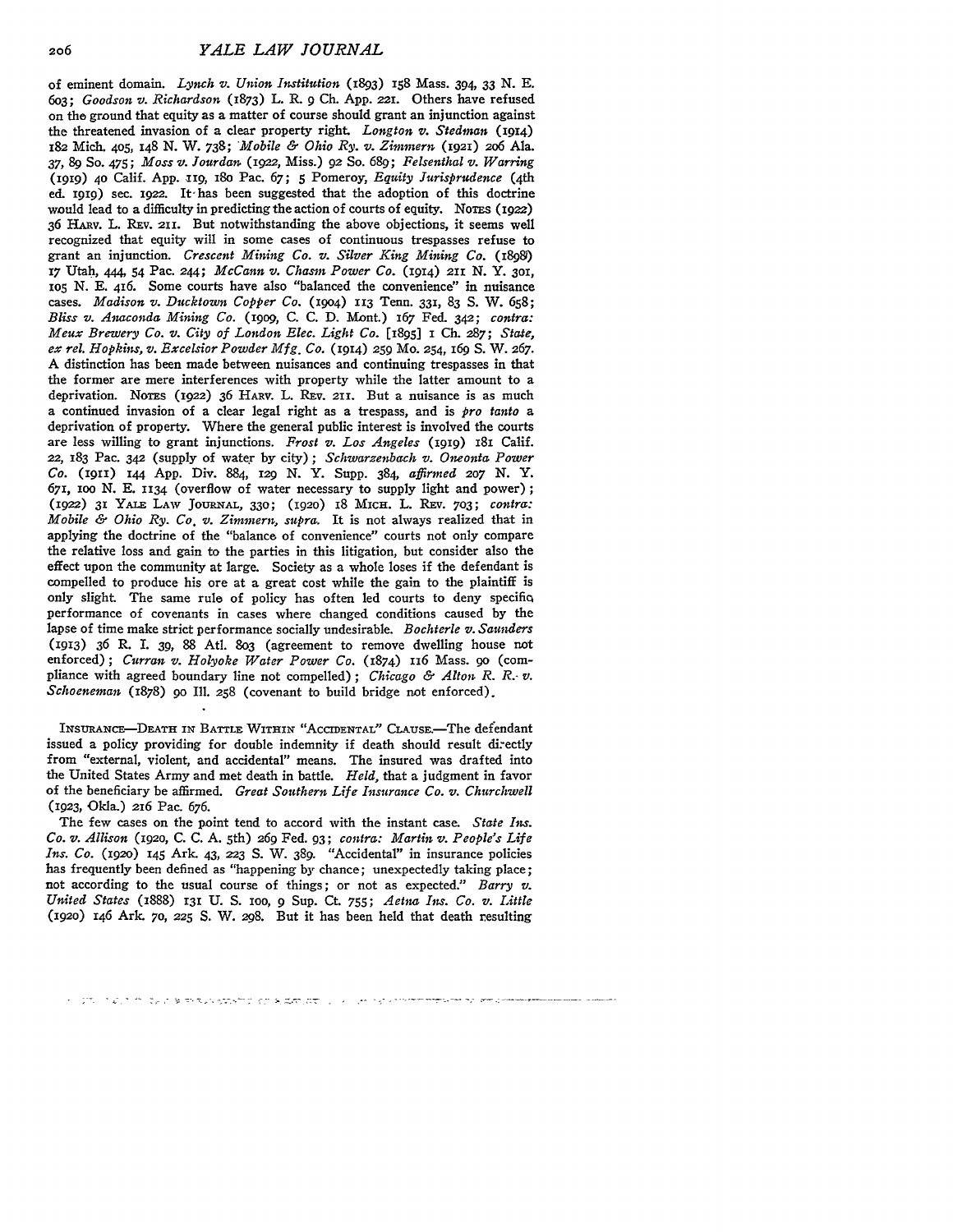even from an intentional assault upon the insured is "accidental." *Kascoutas v. Federal Ins. Co.* **(1921) 193** Iowa, 343, 185 N. W. 125. Unless the insured was the aggressor. *Meister v. Fire Assurance Corp. (igig)* **92** Or. *96, 179* Pac. **913.** And so where a mob hanged the insured. *Fidelity Co. v. Johnson* **(1894)** *<sup>721</sup>* Miss. **333,** 17 So. 2. The above definition must &ierefore be limited at least to means unexpected from the point of view of the insured. But some cases fall outside even of this limitation as it has been held that voluntary exposure to known danger does not necessarily preclude the insured from recovery, as where the insured engaged in an altercation with a drunkard while voluntarily trying to oust him from a hotel. *Lovelace v. Travellers' Assoc.* (1894) **126** Mo. 1O4, **28** *S.* W. **877.** And where the insured embarked on a ship later sunk by a submarine. *Woods v. Standard Ins. Co.* (igi8) 166 Wis. **504,** 166 **N.** W. **20.** And where the insured enlisted. *State Ins. Co. v. Allison, supra.* And where the insured, a volunteer in the state militia, exposed himself to sniping strikers while treating a wounded man. *Interstate Assoc. v. Lester* (I919, **C. C. A.** 8th) **257** Fed. **225.** It seems, therefore, more in harmony with the cases to suggest that no injury may be deemed "accidental" if any intentional or reckless act of the insured contributed directly to the result, or if it was of such a nature as to have been definitely foreseen by him as it occurred. Exactly how far the insured may go in voluntary exposure is not determinable on the cases. But the instant case is well within the authorities.

**INSURANCE-PAYMENT** OF **PREMFUMS** wrrH **STOLEN FUNDS-RIGHT TO** INSUR-**ANCE** MoNEY.-The insured took out a policy on his life payable to his wife and paid most of the premiums with money stolen from the plaintiff. The plaintiff sued the wife to recover the insurance fund paid her at her husband's death. The defendant demurred to a complaint setting up these facts. Under Ga. Civ. Code, I9IO, sec. **2498,** a direction by the insured that the money be paid "to his personal representative, or to his widow, or to his children or to his assignee" cannot be defeated. *Held,* (two judges *dissenting)* that the demurrer be sustained. *Bennett v. Rosborough* (1923, Ga.) 116 S. E. 788.

Where all the premiums on a policy made payable or assigned to the wife of the insured have been paid with stolen funds, the wife is treated as a volunteer and the insurance money is impressed with a trust in her hands. *Holmes v. Gilman* (1893) **138** *N.* **Y.** 369, 34 **N.** E. 205; *Shaler v. Trowbridge* (1877) 28 N. **J.** Eq. **595;** Vance, *Insurance* (19o4) 407. And if only a part of the premiums have been so paid the *cestui* has been held to get a *pro tanto* share in the proceeds. *Dayton v. Claflin Co.* (1897) ig App. Div. 120; 45 N. Y. Supp. *,oo5; contra: Hubbard v. Stapp* (1889) **32** Ill. App. 541 (lien for premiums paid with such funds). A somewhat analogous situation is presented where an insolvent husband uses part of his assets to insure his life for the benefit of his wife. Some courts regard the transaction as a fraudulent conveyance, and as against general creditors, allow the wife nothing. *Lehman v. Gunn* **(1899)** 124 Ala. **213, 27** So. 475. Other courts give the wife the entire proceeds of the policy where only a moderate portion of the earnings of the insured were paid in premiums. *Central Bank v. Hume* (1888) **128 U. S. 195, 9** Sup. Ct. **41.** See Williston, *Can An Insolvent Insure His Life For The Benefit of His Wife?* (1891) 25 AM. L. REV. 185. Many statutes have adopted an intermediate view allowing the wife the proceeds of the policy less the premium paid during insolvency. Ohio Rev. Gen. Code, **1921,** sec. 9394; Minn. Gen. Sts. 1913, sec. 3465; Hurd's Ill. Rev. Sts. 1gig, ch. 73, sec. 199. Where the insured has reserved the power to change the beneficiary, under the Bankruptcy Act, sec. 7oa (3), the trustee can exercise the power and deprive the wife of the cash surrender value of the policy. *Cohen v. Samuels* (1917) **245 U. S. 50, 38** Sup. Ct. **36;** see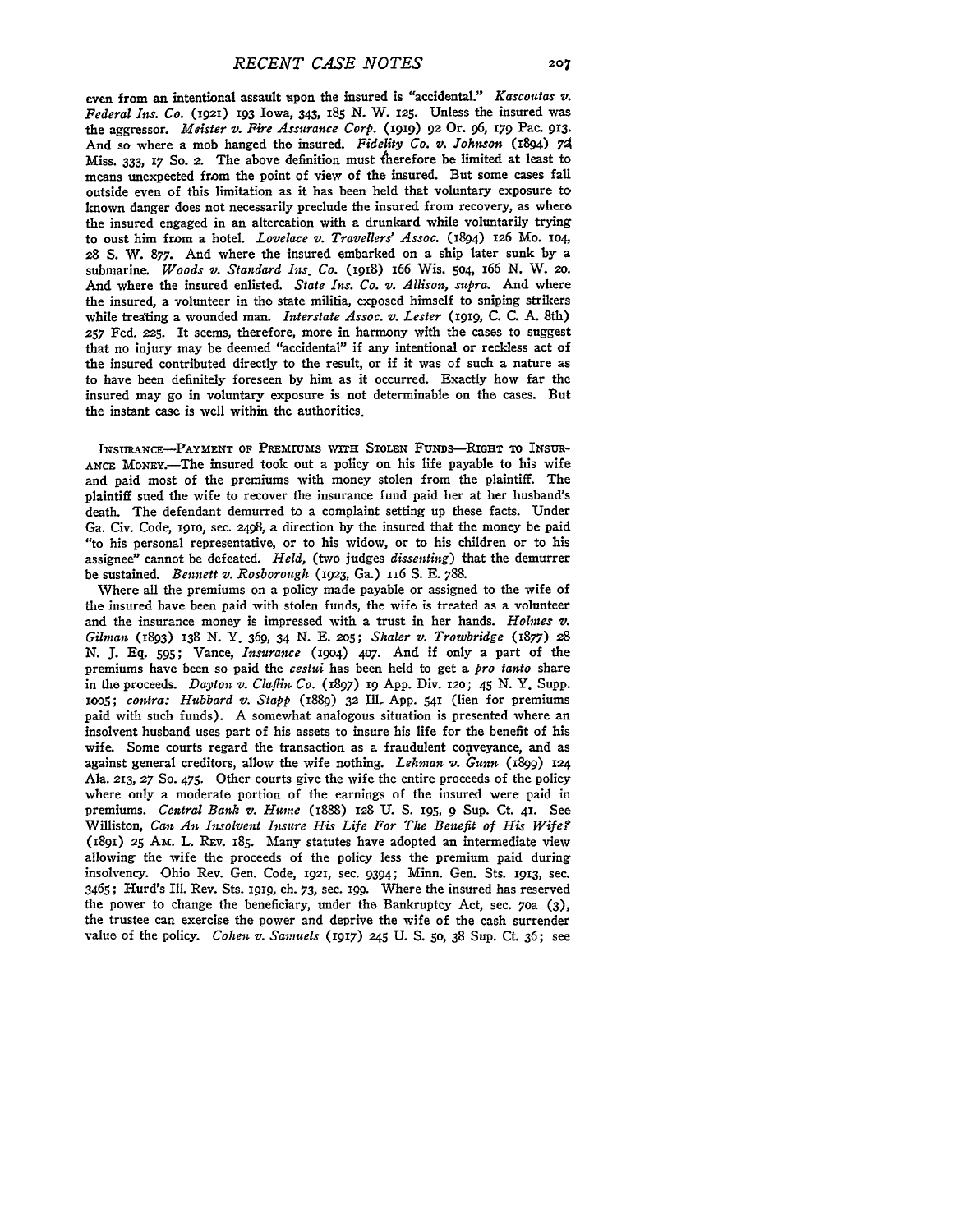(i918) **27 YALE** LAW **JOURNAL,** 403; (1922) 31 *ibid.* **325.** But the statute in the instant case seems to make the exercise **of** such power personal to the insured. Perhaps, then, a strict construction of its language warrants the decision. But, as pointed out by the dissent, while the intent of the legislature to exempt the proceeds of the policy from the claims of general creditors is clear, an intent to bar any equitable claims to some or all of the specific proceeds is decidedly doubtful. See *Bank of Steward County v. Mardre* (1914) **I42** Ga. 110, 82 **S. E.** 519; *Dell v. Varnedoe* (1918) 148 Ga. **91, 95 S. E. 977. A** recent case under such a statute reached a result contrary to the instant case. *Mass. Bonding Co. v. Josselyn* (1923, Mich.) **194** *N.* W. 548.

**INTERNATIONAL** LAw-TAXATION **OF PROPERTY** OF **A FOREIGN** SovEREIGN.-The Board of Supervisors of Jefferson County, Kentucky, instituted proceedings to assess tobacco purchased in the state by the French Government to be sold in France under the tobacco monopoly of that government, but temporarily held up **by** the war in a Kentucky warehouse. The French Government, claiming to own the property in a public and not a private capacity, protested against the assessment. *Held,* that the assessment was improper, as the decision of a foreign government that property is owned in a public capacity is conclusive.' *French Republic v. Board of Supervisors of Jefferson County* **(1923,** Ky.) **252 S.** W. 124.

The question raised in this case has apparently never before been adjudicated **by** an American court. A foreign sovereign cannot be sued without his consent. *The Parlement Belge* (i88o, **C. A.)** L. R. 5 P. Div. 197; (1922) 22 CoL. L. Rrv. **595.** And the public property of such sovereign has a like immunity. *Briggs v. Light Boats* (1865) 93 Mass. 157. But the principle is not extended to give complete immunity in matters of taxation. A foreign diplomat's hotel even if owned **by** his government is subject to property taxes in the absence of special reciprocal agreement. I Satow, *A Guide to Diplomatic Practice* (1917) 280; 4 Moore, Digest *of International Law* (19o6) sec. **667.** When a foreign legation occupies rented property, the owner is not exempt from taxes. *Parkinson v. Potter* (1885) L. R. 16 **Q.** B. Div. **152.** Diplomatic officials are exempt from personal and customs taxes but not from local assessments for objects from which they derive benefits, as for the maintenance of lighting, and sewerage systems. I Twiss, *The Law of Nations* (1861) sec. *203;* Odier, *Des Privileges et Immunitis des Agents Diplomatiques* (1890) **260,** 268, and 292. In England they are not liable for parochial taxes. *Macartney v. Garbutt* (i8go) L. R. **24 Q.** B. Div. 368. But uniform rules are impossible because exemptions are granted out of courtesy and not of right. Heffter, *Le Droit International Public de L'Europe* (Bergson's trans. 1866) sec. 217. When a foreign diplomat acts in a private capacity he is usually subject to taxation. I Wharton, *Digest of International Law* (1886) 653; *Novello v. Toogood* (1823, K. B.) I Bar. & Cr. 554. In regard to the sovereign himself, the writers always make the distinction between acts done as a sovereign and acts done as a private individual. Grotius, *De Jure Belli Ac Pacs (2* Whewell's ed. 1853) Lib. *II,* cap. XIV, I and II; Hall, *International Law* (7th ed. 1917) sec. 49. This distinction is of more practical importance when applied to the activities of a state to determine whether they are acts *jure imperii* or *jure gestionis.* Borchard, *Diplomatic Protection of Citizens Abroad* (1915) sec. 72; (1918) 27 YALE LAW JOURNAL, 1082. This question came frequently before the courts of all countries during and after the World War in connection with the large merchant fleets owned and operated by governments in purely commercial enterprises. Although the decisions disclose no uniformity, there is strong authority for granting immunity from local jurisdiction only when the vessel is engaged in public service. *The Pesaro* **(i921, S.** D. N. Y.) **277** Fed. 473. For a general discussion, see (1922) 34 REVUE INTERNATIONAL DU DROIT MARITIME, 1;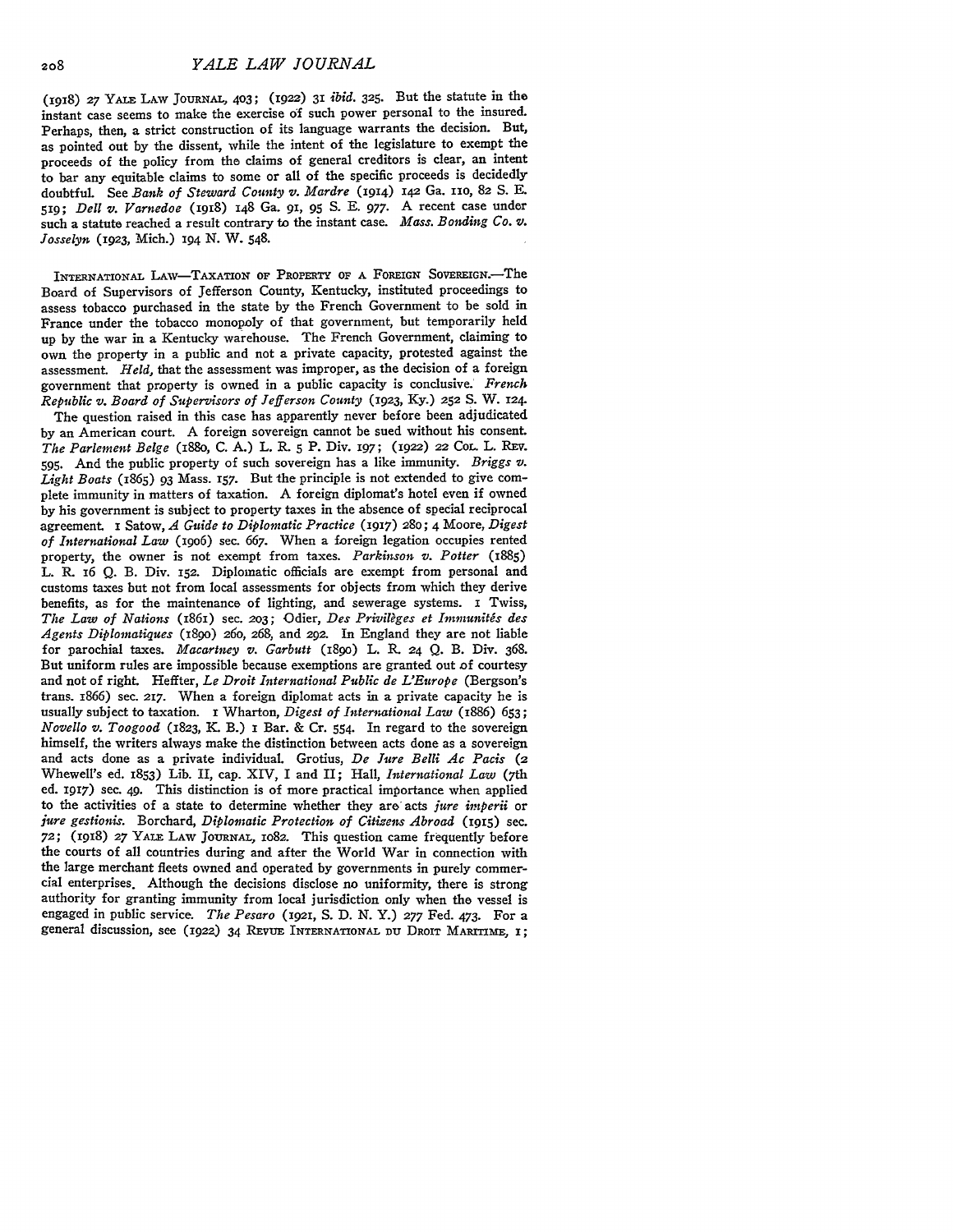Weston, *Actions Against the Property of Sovereigns* (1919) 32 HARV. L. REV. **266.** Such a distinction is useful and proper. The tendency of international law as revealed in the above mentioned ship cases is to follow the suggestion of Chief Justice Marshall to treat nations which enter the market place as if they were private traders. See *Bank of The United States v. Planters' Bank of Georgia* (1824, **U. S.) 9** Wheat. 94, *9o7.* The decision in the instant case can be justified on the ground that the property was only temporarily detained in Kentucky through the exigencies of war. But when foreign public property has a definite tax *situs* within the state, foreign governments should not claim such immunity.

MARRIAGE **AND** DIVORCE-ANNULMENT FOR FRAUD---BREACH OF **PROMISE** TO **HAVE** SECOND CEREMONY IN CATHOLIC CHURCH. The plaintiff, a Catholic, and the defendant, a Protestant, were married in a Protestant Church. The wife had promised to have the marriage afterwards solemnized in a Catholic Church. She also had represented herself to be a widow, but in fact was a divorcee and knew that the plaintiff's faith forbade his marrying a divorced woman. There was no issue. Upon discovering the facts, the plaintiff ceased cohabitation and sued for annulment on the ground of fraud. The defendant demurred. *Held,* that the demurrer should be sustained. *Wells v. Talham* (1923, Wis.) **194** *N.* W. **36.**

To secure an annulment of the marriage relation, it is said that the fraud must go to the *essentialia* of the relation. Schouler, *Domestic Relations* (6th ed. **1921)** sec. **23.** There is, however, no test of what are the *essentialia.* Misrepresentation of social standing or general personal characteristics or condition in life will not suffice. *Chlipman v. Johnston* **(1921) 237** Mass. 5o2, **13o N. E. 65;** 14 **A.** L. R. 121, note. Nor will simple concealment of unchastity. Schouler, *loc. cit.* But annulment has been allowed where chastity was expressly made a condition. *Gatto v. Gatto* (1919) *79* **N.** H. 177, **io6** AtI. 493 (incest **by** wife); (1920) 29 YALE LAW JOURNAL, **365.** Or where the woman concealed pregnancy. *Reynolds v. Reynolds* (1862, Mass.) 3 Allen, **6o5.** Similarly, for concealment of a clear menace to the health of the plaintiff or any offspring.  $C$ .  $\longrightarrow$   $v$ . *C.* (1914) 158 Wis. 3oi, 148 **N.** W. **865** (venereal disease); **5 A.** L. R. **1013,** l16, note; *Davis v. Davis* (1919, **Ch.)** 90 *N.* **J. Eq.** 158, **iO6 Atl.** 644 ("hereditary chronic tuberculosis"); *cf. Gould v. Gould* (9o5) **78** Conn. *242,* 61 AtI. **604** (epilepsy); (1919) **29** YALE **LAW JOURNAL, 225.** Or where the defendant concealed an intention not to assume the duties of the marital state. *Millar v. Millar* (1917) 175 Calif. 797, *167* Pac. 394 (refusal to have intercourse) **;** *Anders v. Anders* (1916) 224 Mass. 438, **113 N. E. 2o3** (intention to desert at church door); L. R **A.** 1916 E, 1274, note; (1916) 26 YALE LAw JOURNAL, **159.** Annulments are more readily granted where the marriage has not been consummated, particularly when the plaintiff is of tender years and the defendant immoral. *Brown v. Scott* (1922) 140 **Md. 258,** 117 Atl. 114; (1922) **71 U.** PA. L. REV. 85; NOTES (1922) 22 COL. L. REV. 662. Or when the plaintiff is led reasonably to believe that the ceremony was only a betrothal. *Ford v. Stier* [1896] **I** P. Div. I. Or when a subsequent public or religious ceremony was promised. *Clark v. Field* (1841) **13** Vt. 460; *Rozsa v. Rozsa* (1922, Sup. Ct.) **117** Misc. 728, **191 N.** Y. Supp. 868; *Rubinson v. Rubinson* (1920, **Sup.** Ct) 11O Misc. 114, 181 *N.* Y. Supp. **28;** (ig2o) *2o* COL. L. REv. 7o8. The New York cases were decided under the liberal rule announced in that state that, since marriage is a civil contract, any fraud which is the legal cause of the marriage is operative. *DiLorenzo v. DiLorenzo* **(19o3)** 174 *N.* Y. 467, *67* N. E. *63.* That rule may perhaps be explained by the paucity of grounds for divorce in that state. See (1920) **20** COL. L. REv. 7o8; and *cf.* N. Y. C. P. **A.** 1921, art. 67, sec.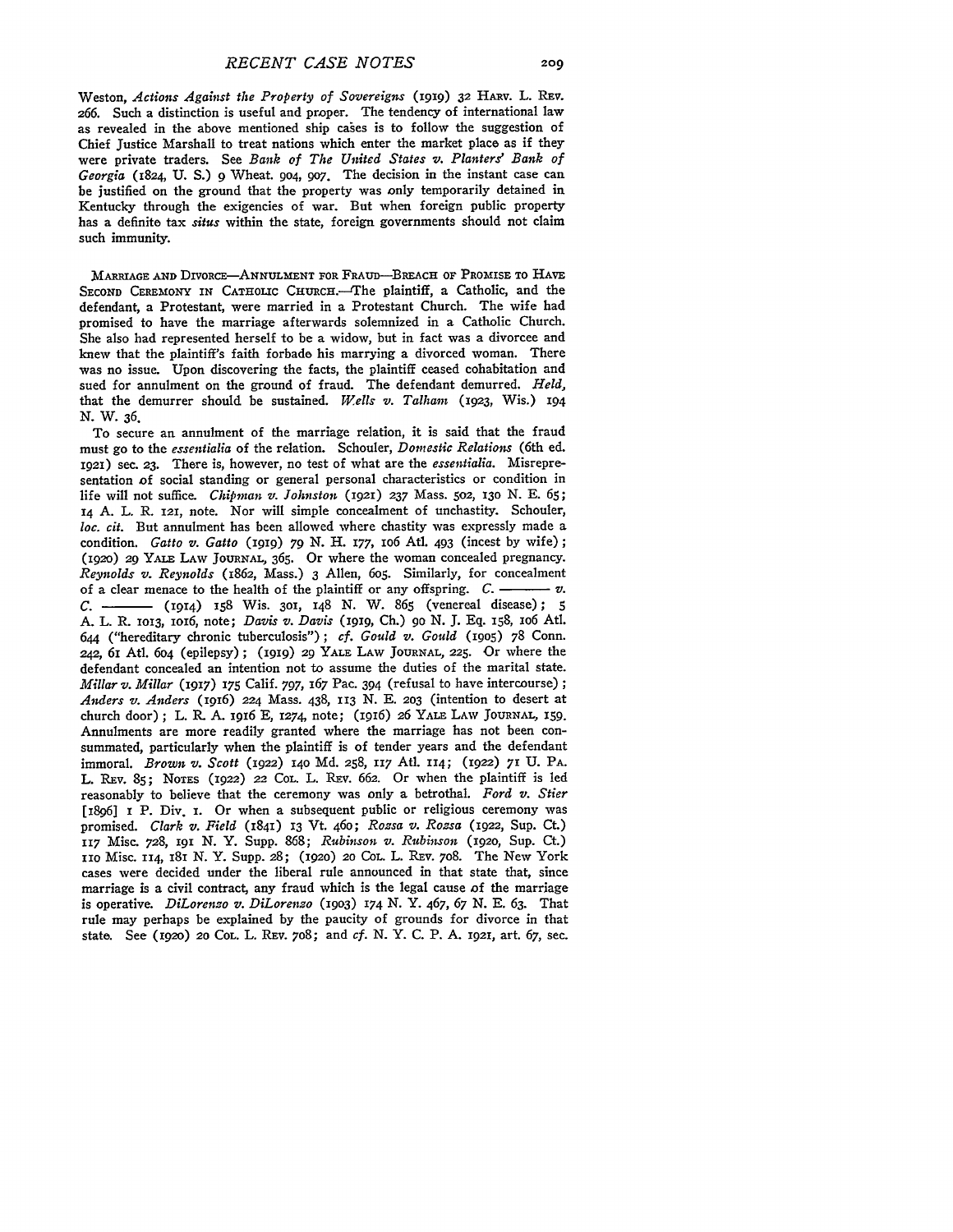1135. The instant case might well have adopted the results reached in New York without necessarily accepting their theory in full. The *mores* of a particular sect may **be** so acute in these matters as to leave the unfortunate mate a social outcast and with a blemish on his or her conscience. *Cf.* Sumner, *Folkways* (19o6) secs. 414, 435, 437. And the legal power given a clergyman to solemnize marriages is an implicit recognition of the social value of protecting this interest where it exists. *Cf. Despatie v. Tremblay* **[1921,** P. C.] i A. C. 702.

MORTGAGES-DEFENSES AVAILABLE TO GRANTEE ASSUMING INVALID MORTGAGE. The plaintiff, an owner of land on which the defendant supposedly held a mortgage, sold a portion of the land to X, who as part of the purchase price assumed and agreed to pay a proportionate sum of the mortgage. X entered into possession. The mortgage proved to be a forgery, and the plaintiff brought suit to cancel it. The defendant impleaded the assuming grantee, and when the latter failed to appear asked that against him the mortgage **be** foreclosed. *Held,* that as to that portion of the land granted to X, the plaintiff could not maintain the suit under 1 Bunn's Okla. Comp. Sts. 1921, sec. 466, requiring possession at the time of suit, and that since the assuming grantee was estopped to deny the validity of the mortgage, the plaintiff was also estopped. *Exchange Trust Co. v. Ireton* (x923, Okla.) **213** Pac. **3o9.**

**A** grantee who assumes a mortgage as part of the purchase price is generally precluded from contesting the validity of the mortgage assumed. *Freeman v. Auld* **(187o) 44** *N.* **Y. 50; 3** Tiffany, *Real Property* **(2d** ed. 1920) 2571; 2 Jones, *Mortgages* (7th **ed.** 1915) see. 74; L. **R. A.** 1917 **C, 829,** note. This rule in its origin related primarily to the mortgagor. The reasoning is that the debt being valid, the mortgaged property becomes the primary source for its discharge, and the grantee cannot throw back on the grantor the burden of paying the debt. *Foy v. Armstrong* (19Ol) **113** Iowa, *629,* **85 N.** W. **753;** *Cummings v. Jackson* (1896) *55* **N. J. Eq.** 8o5, 38 Atl. 763. To the assuming grantee there is no want or failure of consideration. *Moulton v. Haskell* (1892) **50** Minn. *367,* **52 N.** W. 96o. And although the grantor may have a personal defense to the mortgage debt, he has, by the terms of the grant, bargained for the power to bind his assuming grantee by ratifying the transaction. *Lee v. Stiger* (1879) **30** N. **J. Eq.** 61o (usury); *Davis v. Davis* (1912) ig Calif. **App.** 797, *127* Pac. **IO51** (statute of limitations) **;** see *Farmers' State Bank v. Midland Savings & Loan Co.* **(1919) 76** Okla. **245, 185** Pac. 94 (usury). Nor can the assuming grantee escape the estoppel which his grantor must bear where the mortgage was issued *ultra vires. American Waterworks Co. v. Farmers' Loan & Trust Co.* (1896, **C. C. A.** 8th) **73** Fed. **956.** And of all the above the mortgagee is permitted **by** the cases to reap the benefit. The rules are based on the assumption that the mortgage, however defective, was given to secure a valid debt, which debt the mortgagor's grantee has assumed. It should have no application to a situation where the mortgage is a forgery and the supposed debt is non-existent. But a similar result has been reached even where a statute declares a usurious debt void. *Scanlan v. Grimmer* (1898) **71** Minn. **351** 74 **N.** W. 146; *Hitter v,. Whitlow* (i899) 66 Ark. 121, 49 **S.** W. **353;** Jones, *op. cit.* sec. 745. Where a statute is aimed at prohibiting such transactions, this result seems questionable, Tiffany, *op. cit.* at **p. 2575** ("hardly conceivable"). Some cases hold that the mortgagee may recover from the mortgagor's assuming grantee but must hold the proceeds as trustee for the mortgagor. *Freeman v. Auld, supra.* In the instant case the statute may justify the decision, but to preclude the grantor from a defense because of rules against the grantee which have come into existence only in order to benefit the grantor is somewhat anomalous, as well as contrary to any reasonable construction of intention.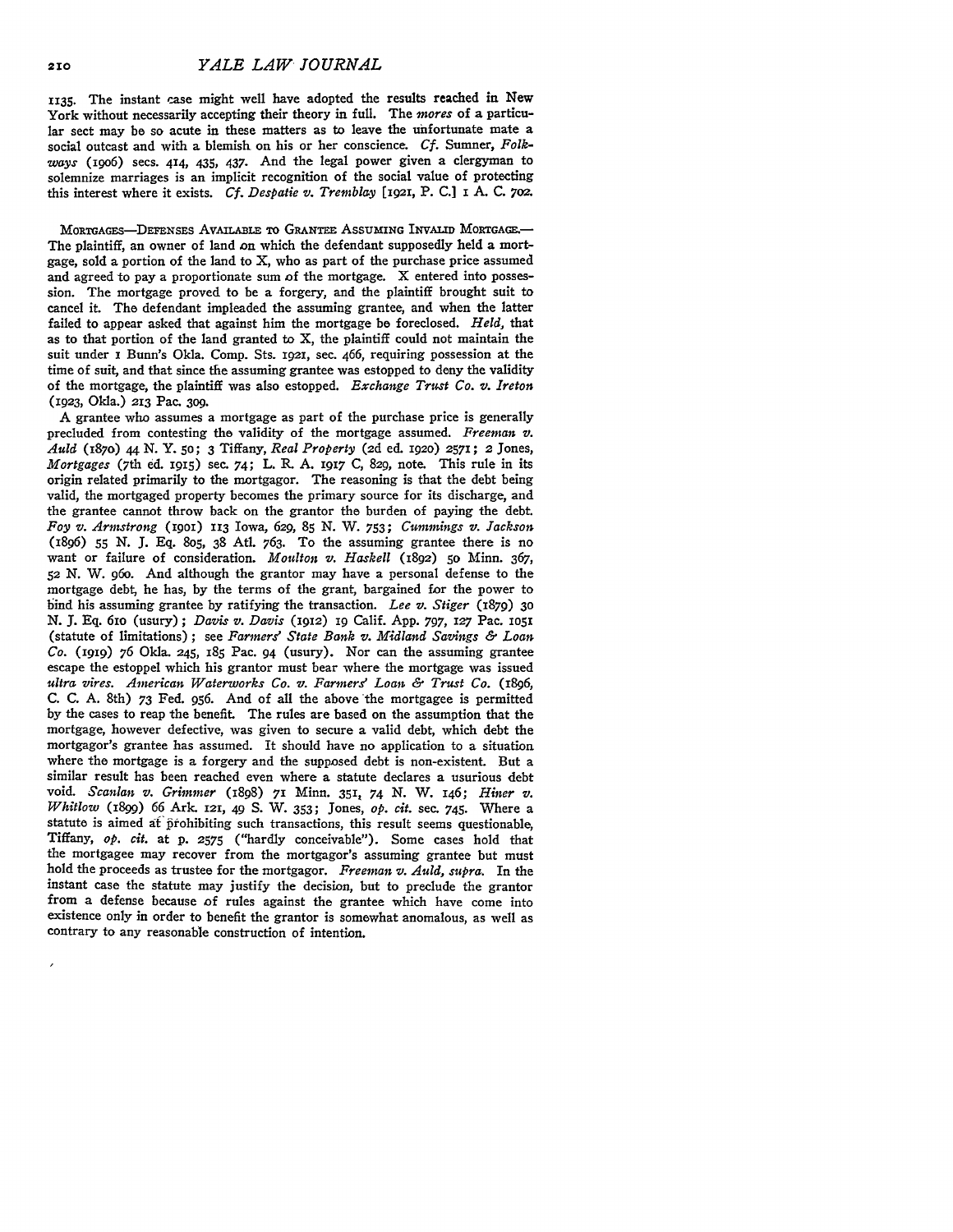PROPERTY-MUTUAL MISTAKE **IN** SURVEYING BOUNDARY-EQuITABLE **RELIEF AGAINST EJECTMENT SUIT ON** PAYMENT OF COmPENSATION-The defendant aided in a survey made by the complainant to determine the boundary line between their lands. The complainant then erected an apartment house on his land exactly to the line as fixed by the survey. It in fact encroached about one foot on the defendant's land. The defendant brought ejectment. The complainant then sought an injunction against the defendant's suit and a release to him of the disputed land. *Held,* that the relief be granted, provided that the complainant make equitable compensation for the value of the land. *Magnolia Construction Co. v. McQuillan* **(1923, N. J.) 121** Atl. 734.

The recognition of a mistaken boundary line without knowledge of the mistake or fraud does not preclude the owner from claiming to the true line. *Patton v. Snith* (19o2) 171 MO. **231,** 71 S. W. **187;** *Montresso v. Kent* (1921) **96** Conn. 346, 113 At1. 922. He may sue in trespass and recover damages suffered up to the time of suit. *McGann v. Hamilton* (1889) **58** Conn. **69, 19** At1. 376; see *Stowers v. Gilbert* (1898) 156 **N.** Y. **6o0, 51 N.** E. 282. When there is an encroachment which disturbs the surface he may also bring ejectment. *Purtle v. Bell (1907)* **<sup>225</sup>**Ill. **523,** 8o N. **E. 350.** Or he may obtain a decree authorizing him to remove the encroachment See *Hofdgkins v. Farrington* (1889) **15o** Mass. **19,** 22 *N.* **E. 73. By** the better view the same is true when the encroachment is entirely below the surface. *Wachster v. Christopher* **(19o7) 128** Ga. 229, 57 **S. E.** 511; **1I** L. R. **A. (N.** s.) 917, note; see **COMMENTS** (1917) **27** YALE LAw JOURNAL, 265. But the difficulties of execution where heavy foundation stones or buildings have been laid make the two latter remedies inadequate. See *Hahl v. Sugo* **(1901)** *i69 N.* Y. Iog, **62** *N.* **E. 135.** Mandatory injunctions have therefore been issued placing the duty of removal on the trespasser. *Baron v. Korn* **(1891)** 127 **N.** Y. **224, 27** *N.* **E.** 8o4; **36** L. R. **A. (N. S.)** 402, note. See **COMMENT** (1922) **10 CALIF.** L. REV. i69. There is however a growing tendency to refuse such injunctions as against innocent trespassers, where the injury to the latter would be greatly disproportionate to the benefit derived **by** the owner. *Coombs v. Lenox Realty* **(1913) III** Me. 178, 88 Atl. 477; *Lynch v. Union Institution* (1893) **159** Mass. 3o6, 34 *N.* E. 364; see also (1923) YALF LAw **JOURNAL, 205.** The New York courts have granted judgment in the alternative, the injunction to issue unless the owner is paid the value of the land taken. *Goldbacher v. Eggers* (1902, Sup. Ct.) 38 Misc. **36,** *76 N.* Y. Supp. 88i, *affirmed* (19o4) *179 N.* Y. **551,** 71 **N.** E. 1131. And the owner may be required to execute a release of the land on receipt of its value. See *Herrman v. Hartwood Holding Co.* (i92o) 193 App. Div. 115, 183 *N.* Y. Supp. **402.** The instant case even reaches the same result where the relief is asked by the innocent trespasser. The result is analogous to cases of accession or confusion of personal property, where an innocent trespasser may have the power to acquire legal title, if a return of the chattel itself would work an undue hardship. See *Wetherbee v. Green* **(1871)** 22 Mich. 311; *Eaton v. Langley* (1898) **65** Ark. 448, 47 **S.** W. 123. The doctrine in the principal case is properly limited to cases where an order to remove the offending structure would "shock the conscience of a civilized court."

PUBLIC SERVIcE LAW-STATE REGULATION OF CONTRACTS **BETWEEN MUNIcIPALI-**TIES **AND PUBLIC** UTILITIEs.-A borough ordinance gave a railway the privilege of using its streets on condition that it keep them in repair from curb to curb. Upon failure to repair, the borough filed a complaint with the public service commission to compel performance of the obligation. The commission acting under Pa. Sts. 1920, secs. 18125-18127 empowering it to regulate rates, ordered the railway to repair only that portion of the street lying between the ends of the ties, on the ground that the original contract was an unjust burden upon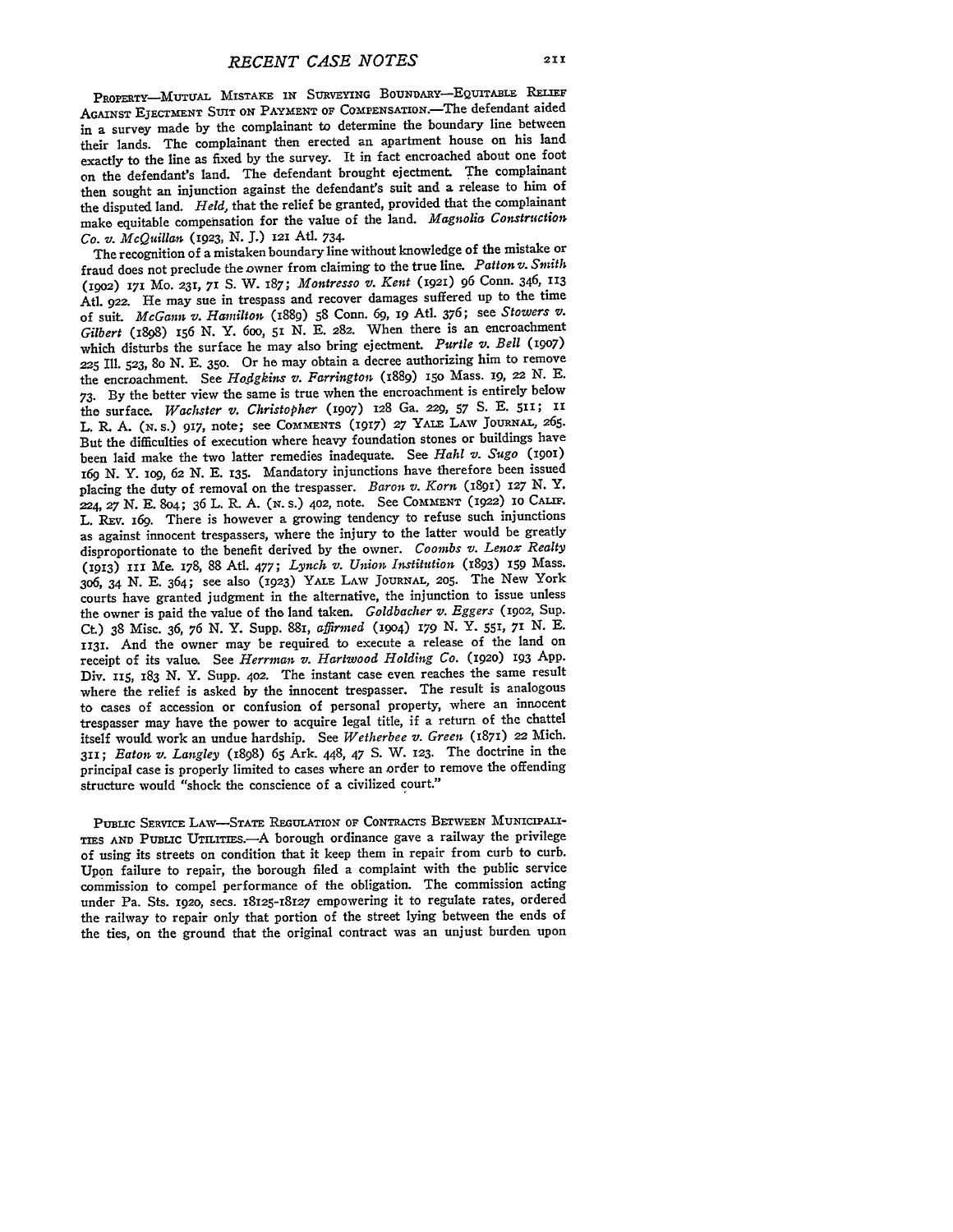the operating company. The commission appealed from a decree of the superior court reversing the above order. *Held,* (one judge *dissenting)* that the appeal be dismissed as the statute gave the commission control over rate contracts only. *Borough of Swarthmore v. Public Service Commission* (1923, Pa.) 121 Atl. **488.**

Municipalities as agents of the state may be authorized to make binding contracts with public service companies. See *Victoria v. Victoria Power Co.* (1922) 134 Va. 134, **114 S. E.** 92; *Trenton v. New Jersey* **(1923,** U. **S.)** 43 Sup. Ct 534. Such contracts cannot be changed **by** the municipality without impairing the obligation of contracts in violation of Art. I, sec. io of the Federal Constitution. *Minneapolis v. Minneapolis St. Ry. Co.* **(1909) 215 U. S.** 417, **30** Sup. Ct. **118.** But the contract is said to be made subject to the police power of the state and within that power can be changed **by** the state without impairing the obligation of the contract. *Milwaukee Electric Ry. v. Wis. R. R. Commission* (915) *238* U. **S.** 174, 35 Sup. Ct. **820** (against the utility); *South Glen Falls v. Public Service Commission* **(1919)** *225* N. Y. *216,* 121 **N.** E. 777 (against the municipality) ; *Scranton v. Public Service Commission* (1920) 268 Pa. 192, **11O** At. *775* (same); Burdick, *Regulating Franchise Rates* **(192o)** 29 YALE **LAW JOURNiAL,** 589; (1920) 19 MICH. L. REV. 112. As against the municipality, the state is also said to have power as principal to revoke the contract of its agent, and substitute a new contract. *Sapulpa v. Okla. Nat. Gas Co.* (1920) 79 Okla. 196, 196 Pac. 224. This is true unless the grant of power is in unequivocal terms. *Helena v. Helena Light & Ry. Co.* (1922) 63 Mont. io8, *2o7* Pac. 337. On the other hand, at least one court has expressly refused to permit the state to disturb the contracts of its municipalities. *Lima v. Public Service Commission (igig)* ioo Ohio St. 416, *126* N. **E.** 318; and see to the same effect *Va. Western Power Co. v. Clifton Forge (igig)* 125 Va. 469, 99 **S.** E. **723,** but apparently overruled by *Victoria v. Victoria Power Co., supra.* The same result has been reached by construing the power of the commission to regulate rates as subject to the consent of local authorities. *Quinby v. Public Service Commission* (1918) **223** N. Y. 244, **119** N. E. 433. But this decision has been strictly limited to street railways. *South Glen Falls v. Public Service Commission, supra.* Some states expressly prohibit irrevocable contracts with utilities. *Opelika Sewer Co. v. Opelika* (1922, M. D. Ala.) 280 Fed. **155.** Others expressly reserve a power to modify such contracts. *San Antonio v. San Antonio Public Service Commission* (1921) **255 U. S.** 547, 41 Sup. Ct. 428. The type of contract presented in the instant case has been regulated by state statutes even in the absence of any statutory reservation of power. *Worcester v. Street Ry. Co.* **(1905)** 196 **U.** S. 539, **25** Sup. Ct **327.** The apparent conflict with the general trend of authority seems to arise from the fact that the statute in the instant case delegating the power to regulate rates to the public service commission was not broad enough to include the regulation of this type of contract.

**TORTS-WRONGFUL DEATH ACT-INTERPRETATION-DEATH IN SAME DIsAsTER OF** PERSON **ENTITLED** TO SUE.-One Mrs. Baker and her husband were killed by the defendant's train in the same accident. The husband, however, lived two hours longer than the wife. They left no minor children. Her administrator brought this action for her wrongful death under Mo. Rev. Sts. igig, sec. 4217, which provides for such action by an administrator "if there be no husband or wife, **.... "** The trial court overruled the defendant's objection that no cause of action was stated. The defendant appealed. *Held,* (one judge *dissenting)* that as the cause of action never vested in the husband within the meaning of the statute, the judgment should be affirmed. *Betz v. Kansas City Southern Ry.* (1923, Mo.) 253 S. W. 1089.

A right of action for wrongful death vests only in persons expressly named by statute. *Hill v. Shafty* (1923, Sup. Ct) 121 Misc. **273, 2O** N. Y. Supp. **729;**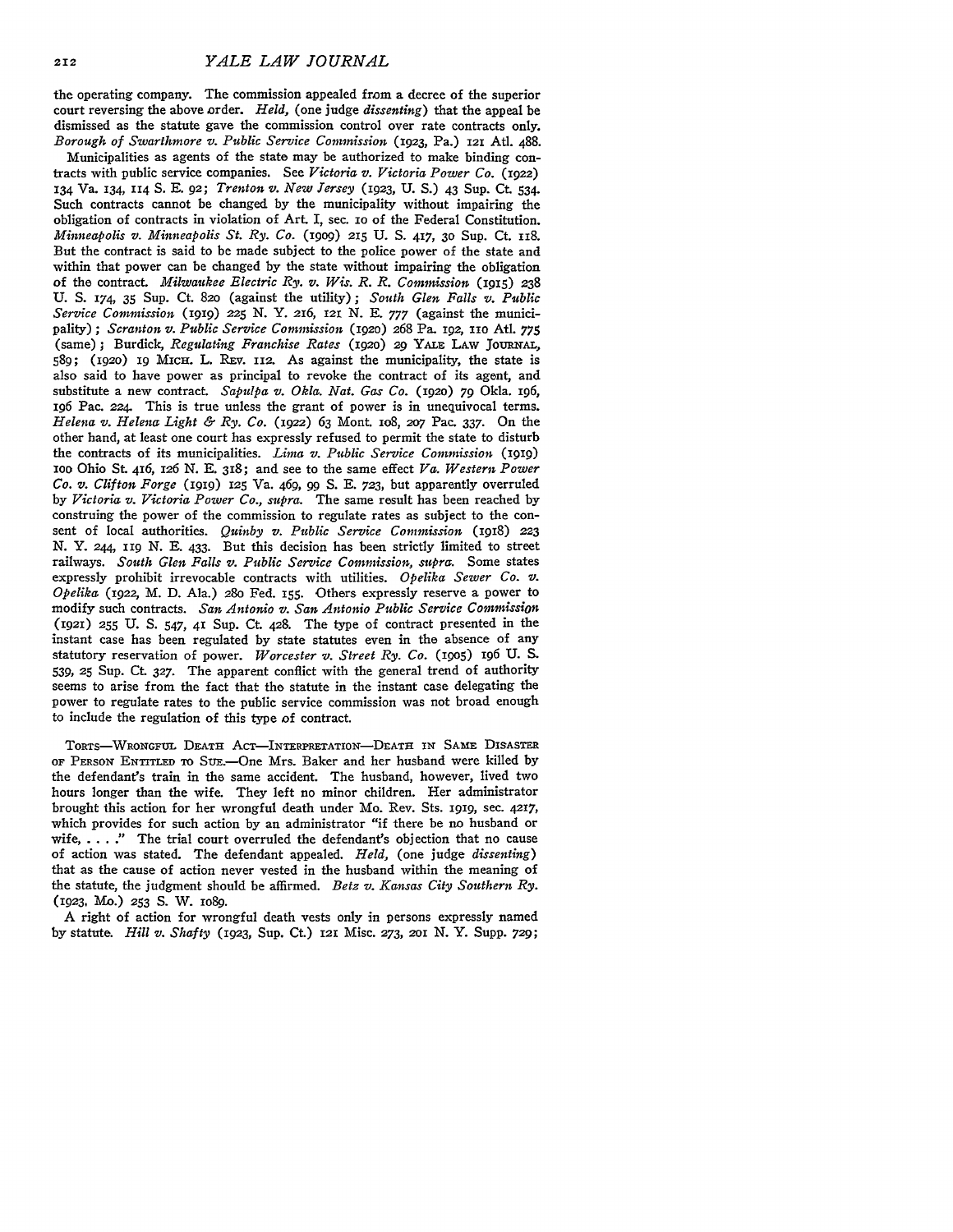L. R. A. 1916 E, 118, note. By the weight of authority it vests immediately on death in the first surviving person in the order given in the statute. *Hammond* v. Lewiston, A. & W. St. Ry. (1909) 106 Me. 209, 76 Atl. 672; *(N.* s.) 78, note. And on the death of such survivor, the right of action, in the absence of statute, does not accrue to his administrator. *Freie v. St. Louis-San Francisco Ry.* (192o) 283 Mo. 457, *222* **S.** W. 824; 24 L. R. **A.** *(N.* s.) 844, note. Nor does it vest in the next surviving person in the order named by statute. *Hammond v. Lewiston, A. & W. St. Ry., supra; Benoit v. Miami Beach Electric Co.* (1923, Fla.) **96** So. 158. In the instant case the survival of the husband was held not to be a survival within the meaning of the statute. This is in accord with the view that such statutes are remedial and to be liberally construed. *Patek v. Am. Smelting & Refining Co.* (19o7, C. C. A. 8th) 154 Fed. 19o. It overrides the view expressed previously in Missouri that the statute should be strictly construed because in derogation of the common law. *Chandler v. Chicago & Alton Ry.* (1913) **251** Mo. **592,** 158 S. W. **35.** And, as is pointed out **by** the dissenting opinion, this interpretation in effect adds a clause to the statute allowing the administrator to sue where, because of incapacity, the suit cannot be it effectuates the purpose of the statute to create a cause of action where none existed at common law. See Gilkeson v. Mo. Pac. Ry. (1909) 222 Mo. 173, 121 S. W. 138; see Mo. Rev. Sts. **i919,** sec. 7048. The difficulties raised by the instant case heighten the desirability of that class of statutes which give the right of action only to the administrator.

VERDICTS-JOINT TORT-FEASORS-APPORTIONMENT OF DAMAGES BY JURY.--In an action for damages against joint tort-feasors, the jury returned a verdict for the plaintiff for \$4,ooo, \$3,500 to be paid by one defendant and \$5oo by the other. The court entered judgment against each defendant for **\$4,000.** The second defendant appealed from a refusal to order a new trial. *Held,* (three judges *dissenting)* that the attempted apportionment was properly disregarded as surplusage. *Hall v. McClure* (1923, Kan.) 212 Pac. 875.

At common law joint tort-feasors are equally liable for the full amount of the damages. Hence in the absence of a statute juries have no power to apportion such liability. *Lake Erie R. R. Co. v. Halleck* (1922, Ind. App.) 136 *N.* E. 39. Where the jury returns a separate verdict against each defendant, according to one view judgment may be entered against all defendants for the largest sum found against any one. *Halsey v. Woodruff* (1830, Mass.) 9 Pick. amount found against him. *Rhame v. City of Sumter (igig)* **113 S. C. I51, 101** S. **E.** 832. It has been suggested that the plaintiff and not the defendant might have such a verdict set aside. *Hooks v. Vet* (I911, C. C. A. 5th) 192 Fed. 314. In a few states the verdict is declared void and a new trial ordered. *Chrudinsky v. Evans* **(917) 85** Or. 548, 167 Pac. 562; see *McCalla v. Shaw* (1884) **72** Ga. 458. Nor are the courts in accord where the jury returns a general verdict followed **by** an attempted apportionment. On the theory that liability is several as well as joint, some states have the curious rule that the plaintiff must after such a verdict elect his defendant, enter a *nolle prosequi* as to the others, and take judgment for the amount found against him. *Warren v. Westrup (i8go)* 44 Minn. **237,** 46 N. W. 347; *Nashville R.* R. *Co. v. Trawick (i9o6,* Tenn.) **99** S. W. 695. Or as in the instant case, all attempt at apportionment is treated as surplusage and ignored. Lake Erie R. R. Co. v. Halleck, supra; Pearson v. Arlington Dock Co. (1920) 111 Wash. 14, 189 Pac. 559. By the minority vie such a verdict is fatally defective. *Whitaker v. Tatem* (1881) 48 Conn. **520;** *Glore v. Akin* (19o8) *IXi* Ga. 481, 62 **S.** E. 58o. But where punitive damages have been awarded against one defendant there may be separate judgments